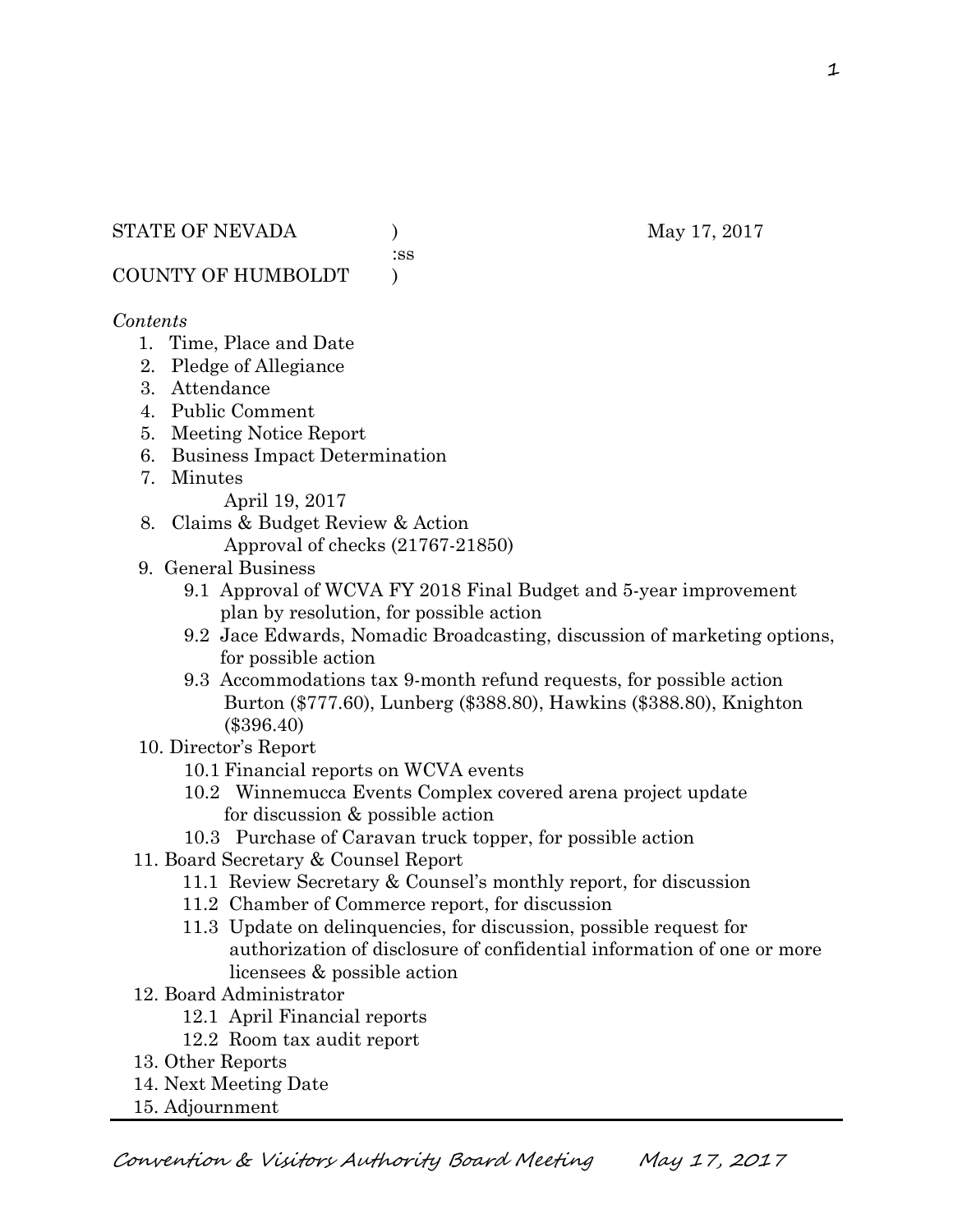## **MINUTES, MAY 17, 2017**

**1. Time, Place and Date.** The Winnemucca Convention and Visitors Authority met in regular session in full conformity with the law at the Winnemucca Convention Center, West Hall, Winnemucca, Nevada at 4:00 pm on Wednesday, May 17, 2017 with Chairman Terry Boyle presiding.

## **2. Pledge of Allegiance.**

|                 | <b>3. Attendance.</b> Convention and Visitors Authority Board Officials Present: |
|-----------------|----------------------------------------------------------------------------------|
| Terry Boyle     | Chairman and Motel Representative                                                |
| Jim Billingsley | Treasurer and City Representative                                                |
| John Arant      | Business Representative                                                          |
| Ron Cerri       | County Representative                                                            |
| Bill Macdonald  | Secretary and Counsel                                                            |
| Kendall Swensen | <b>Board Administrator</b>                                                       |
|                 |                                                                                  |
|                 |                                                                                  |

*Convention and Visitors Authority Board Officials Absent:*  Herb Ross Vice Chairman and Hotel Representative

*Staff Members Present:*  Kim Petersen Director Shelly Noble Administrative Clerk

*Staff Members Absent:*  None

*Others Present:*  Brian Stone Winners

Jace Edwards Nomadic Broadcasting Dale Owen Silver State Int'l Rodeo Andree Rose LHS Drug Free Grad Party Aimee Brandon Lowry High School Brady Lange Lowry High School Hannah Hillyer Lowry High School Kelsey Dalley Lowry High School Ryan Bourland Lowry High School Alan DuVall A-1 Commercial Service

# **4. Public Comment**

# **4.1 LHS Drug Free Grad Party**

Several members of the senior class of Lowry High School spoke before the board to thank them for their support of this annual celebration. This year's event will take place at the newly completed Winnemucca Boys and Girls Club.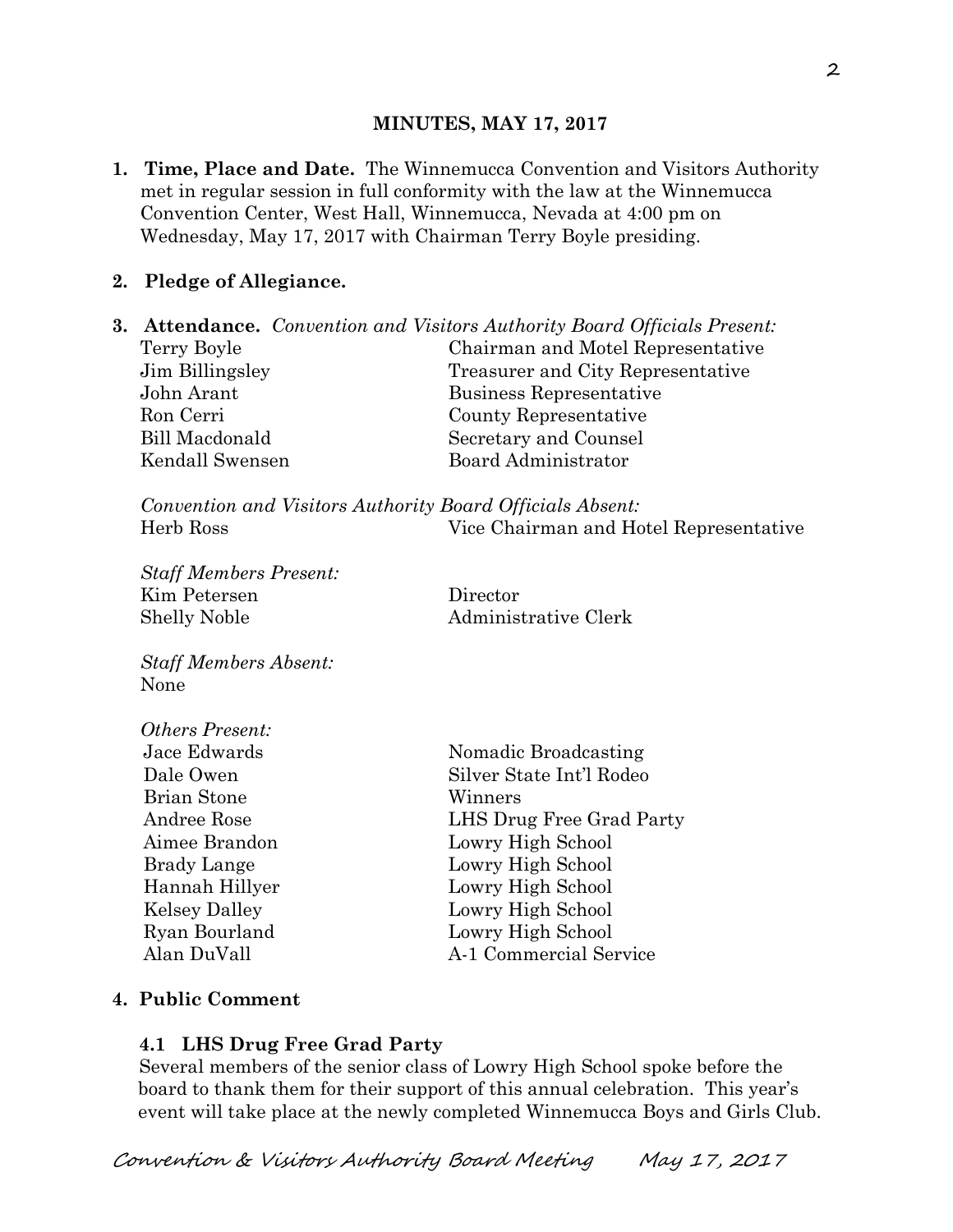The Lowry seniors are looking forward to graduation and making future plans.

# **4.2 Silver State International Rodeo**

 Dale Owen is here today to give the board an update on their event this July at the Winnemucca Events Complex. In an effort to increase participants, the SSIR committee opened this year's event up to junior high age cowboys and cowgirls. There has been a lot of interest from this age group so they are hopeful this will translate into more competitors. Also, instead of using the WCVA annual funding for the purchase of two horse trailers (for the high point boy and girl), they are going to use these funds for cash prizes. \$4,000 will be awarded to the high point boy and girl in the high school age group. The high point boy and girl in the junior high age group will each receive \$2,000. The registration deadline is June 15 so Dale will keep Kim informed as to the number of registrations they have received at that time so he can report back to this board.

# **5. Meeting Notice Report.**

Chairman Boyle reported that notice, including meeting agenda, was posted by Shelly Noble by 9:00 am Friday, May 5, 2017 at Humboldt County Library, Court House, Post Office, City Hall and Convention Center West Hall. No persons have requested mailed notice during the past six months.

**6. Business Impact Determination.** After review of the May 17, 2017 agenda, and report by Counsel that he saw nothing in the Agenda requiring a business economic impact study or statement, *Jim Billingsley made a motion that no proposed agenda item is likely to impose a direct and significant economic burden on a business or directly restrict formation, operation, or expansion of a business. The motion carried, 4-0.* 

# **7. Minutes.**

Prior meeting minutes of April 19, 2017.

*Jim Billingsley made a motion to accept the minutes of the April 19, 2017 meeting. Motion carried, 4-0.* 

**8. Claims.** The following claims were submitted for payment and approved on May 17, 2017:

| BANK ACCOUNT      | <b>CHECK NUMBERS</b> | <b>AMOUNT</b> |  |
|-------------------|----------------------|---------------|--|
| Nevada State Bank | 21767-21850          | \$212,104.13  |  |

*Ron Cerri made a motion to approve all claims as submitted. The motion carried, 4-0.* 

**9. General Business.** 

# **9.1 Approval of WCVA FY 2018 Final Budget and 5-year**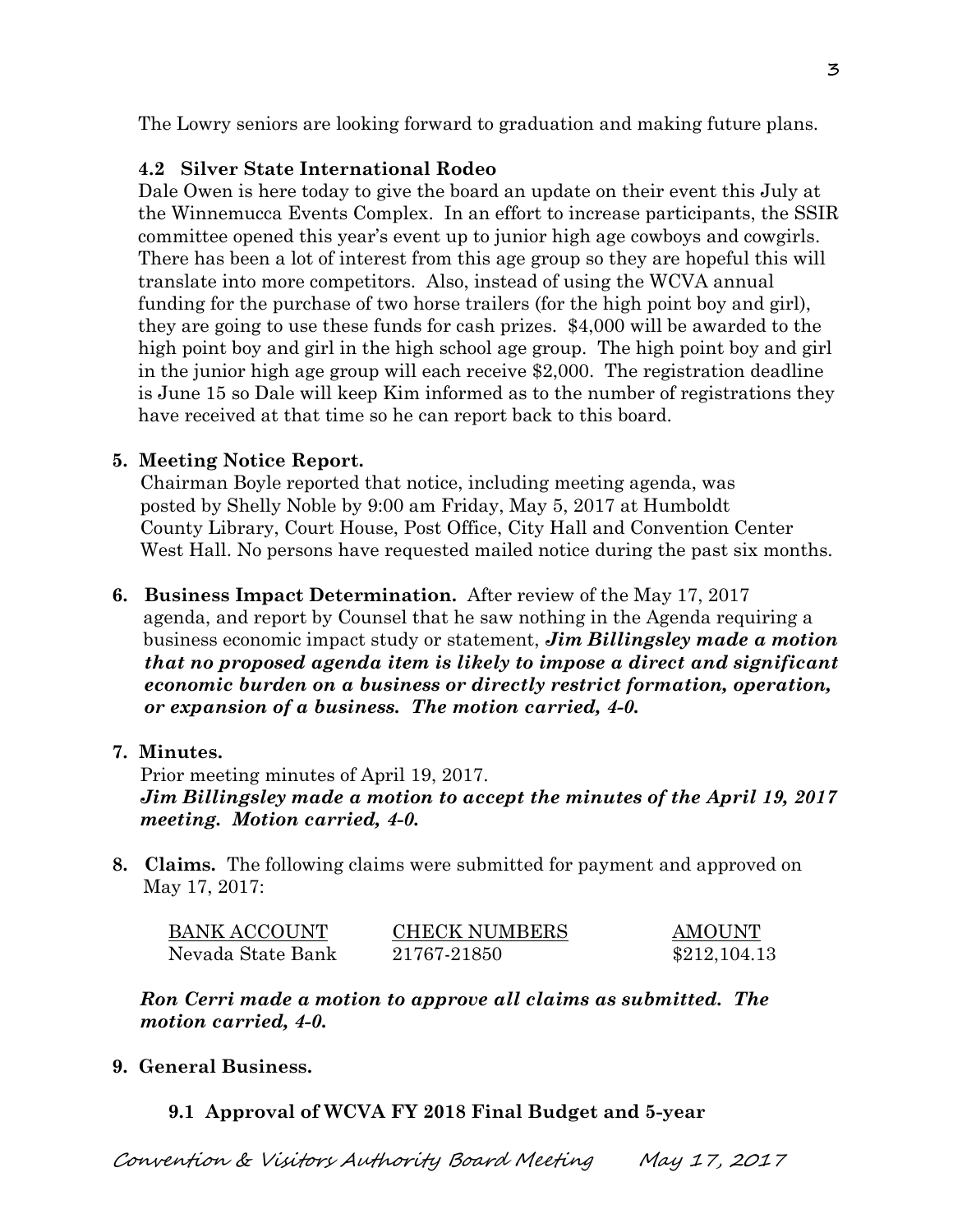#### **improvement plan by resolution, for possible action**

There was no response when Chairman Boyle asked for comments from the board or those in the audience on the WCVA FY 2018 budget. Kendall presented the final budget to the board, which is the same as the tentative budget presented in March. *John Arant made a motion to accept the WCVA FY 2018 budget as presented. Motion carried, 4-0. Ron Cerri made a motion adopting the draft resolution that was presented by Bill Macdonald and will be attached to the FY 2018 budget. Motion carried, 4-0.* Bill will complete the resolution for attachment to the budget.

#### **9.2 Jace Edwards, Nomadic Broadcasting, discussion of marketing options, for possible action**

Jace is the owner of two local radio stations, MIX 102.7 and ROCK 94.3. These stations broadcast in all of Humboldt County, as well as in Lovelock and Battle Mountain. Last month he briefly outlined a few of the ideas he has to improve our events utilizing these radio stations. As he discussed last month, for this year's Run-A-Mucca event Jace will turn ROCK 94.3 into Run-A-Mucca Radio. There will be live broadcasts, activity updates, information on contests, etc. There will also be a Run-A-Mucca text club that people can opt-into so that they receive updates all weekend long. This multi-day promotion will be part of ROCK 94.3's sponsorship this year and will not be charged to the event. In his proposal presented to board members today, Jace offered more specifics about possible ways to identify and target specific listeners. One idea is a text club similar to what he will be promoting for Run-A-Mucca. For \$300/month (with a one year commitment) we can form a Winnemucca Text Club. According to Jace, people look at their texts very quickly once they are received and are a great way to get information out. Jace would work with our staff to send out texts for various events (160 characters or less), as well any other information we would like distributed or links to our websites. We could use billboards or our website to inform people of this text club and encourage them to opt-in. Another marketing tool he proposed was location based mobile marketing. In this format, "phone gates" are established to target specific interests and anyone who walks near these gates and has a phone turned on would receive advertisements or links to web pages on any phone apps that are running. An example of this would be someone who walks near an established phone gate at a motorcycle store would receive information and/or ads for Run-A-Mucca. These phone gates would need to be set up 2-3 months before any event we would want to promote. Every time someone's phone receives one of these messages it is called an impression and we would pay for each impression. The cost outlined for the board is \$1,500 for 100,000 impressions, \$2,500 for 200,000 impressions, \$3,000 for 300,000 impressions. As we all know, this type of technology is widely used as anyone who has shopped online can verify when various ads are received for similar items on their Facebook page or on other web pages that are visited. At this time, the board would like to work with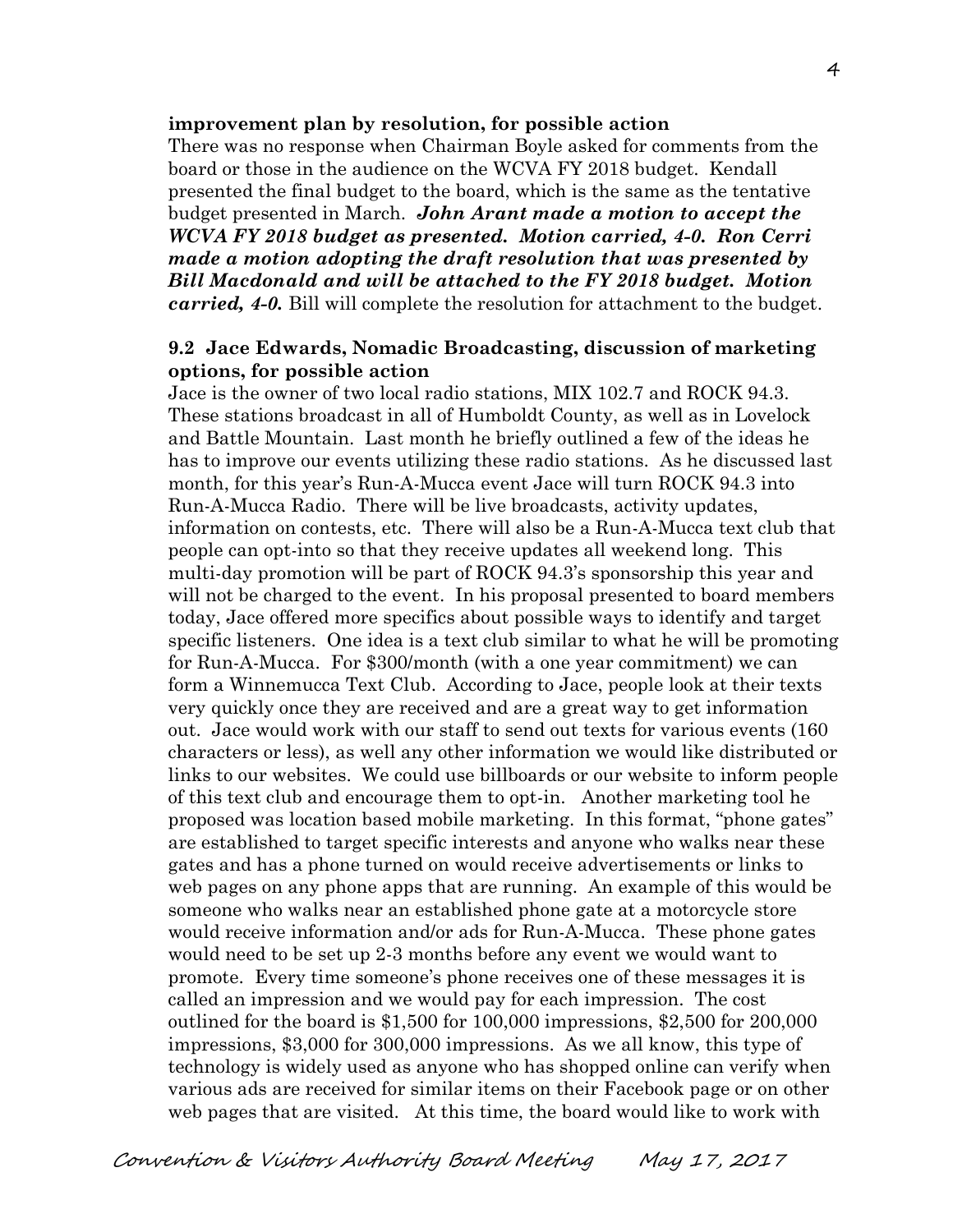Jace on the text club portion of his proposal. *Jim Billingsley made a motion authorizing Kim to work with Jace Edwards of Nomadic Broadcasting to set up a Winnemucca Text Club to promote WCVA and Ag #3 events at a cost of \$300/month, with a one year commitment. Motion carried, 4-0.* 

**9.3 Accommodations tax 9-month refund requests, for possible action, Burton (\$777.60), Lunberg (\$388.80), Hawkins (\$388.80), Knighton (\$396.40)** 

*Jim Billingsley made a motion to approve the accommodation tax 9-month refunds for Michael Burton (\$777.60), Christy Lunberg (\$388.80), Mary Hawkins (\$388.80), George Knighton (\$396.40). Motion carried, 4-0.*

#### **10. Director's Report.**

#### **10.1 Financial reports on WCVA events**

The bank reconciliations for the Ranch Hand Rodeo and Tri-County Fair were included in the board packets for review.

#### **10.2 Winnemucca Events Complex covered arena project update, for discussion & possible action**

No report. Attached to this item was the contract received from Summit Engineering for project coordination.

#### **10.3 Purchase of Caravan truck topper, for possible action**

This item was added to the agenda by mistake. This topper was included in the 2017 budgeted amount for the director's truck. No action is necessary. The topper has been ordered and will arrive in approximately 6 months.

# **11. Secretary and Counsel, Monthly report.**

# **11.1 Review monthly report, for discussion**

Bill reviewed his report.

# **11.2 Chamber of Commerce report, for discussion**

This was included in Bill's report.

## **11.3 Update on delinquencies, possible request for authorization of disclosure of confidential information of one or more licensees & possible action**

Bill was not able to get the notices out to notify these properties of this discussion. This item will be included on the June meeting agenda. Liens for unpaid room taxes must be filed within 6 months of the tax due date. If these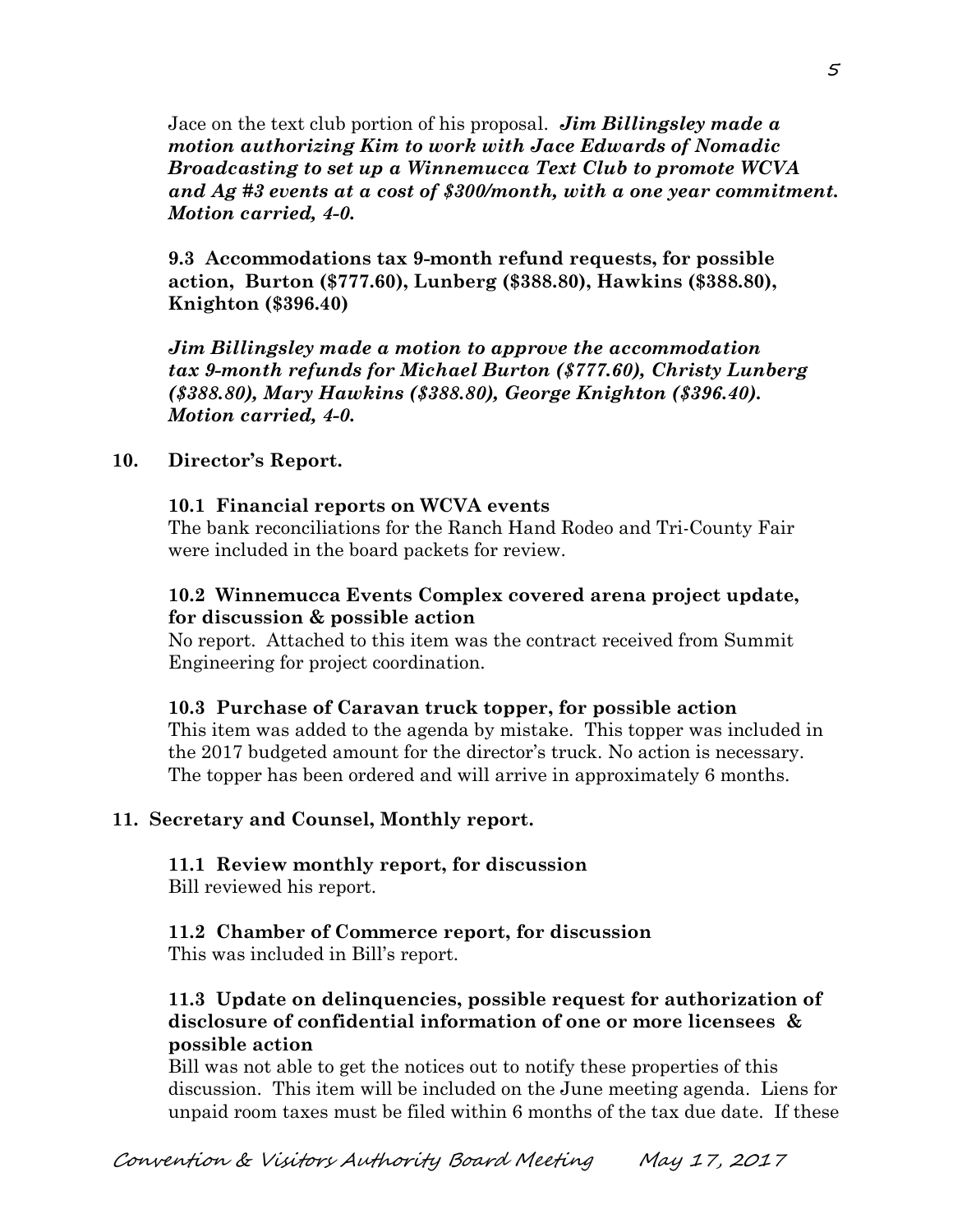delinquent room taxes are not paid we must start the process to file the liens in June.

# **12. Board Administrator.**

# **12.1 April Financial Reports, for discussion**

Room taxes were down slightly for the month but are up a little for the year.

## **12.2 Room tax audit report**

Kendall has notified the properties that are to be audited and has requested their records several times. To date, he has not had any response. He will continue to work to get these audits completed by the June meeting.

# **13. Public Comment**

None

# **14. Regular Business. Next Meeting. The Board confirmed the next regular meeting date of Wednesday, June 21, 2017, 4:00 pm.**

# **15. Adjourn.** *Jim Billingsley made a motion to adjourn this meeting. Motion carried, 4-0.*

The meeting was adjourned at 5:25 pm to the next regular meeting, or to the earlier call of the Chairman or to the call of any three (3) members of the Board on three (3) working days notice.

Respectfully submitted,

|  | <b>Shelly Noble</b> |
|--|---------------------|
|--|---------------------|

| <b>APPROVED ON</b> | 201' |
|--------------------|------|
|                    |      |

| As written |  |
|------------|--|
|            |  |

As corrected

Winnemucca Convention & Visitors Authority Board